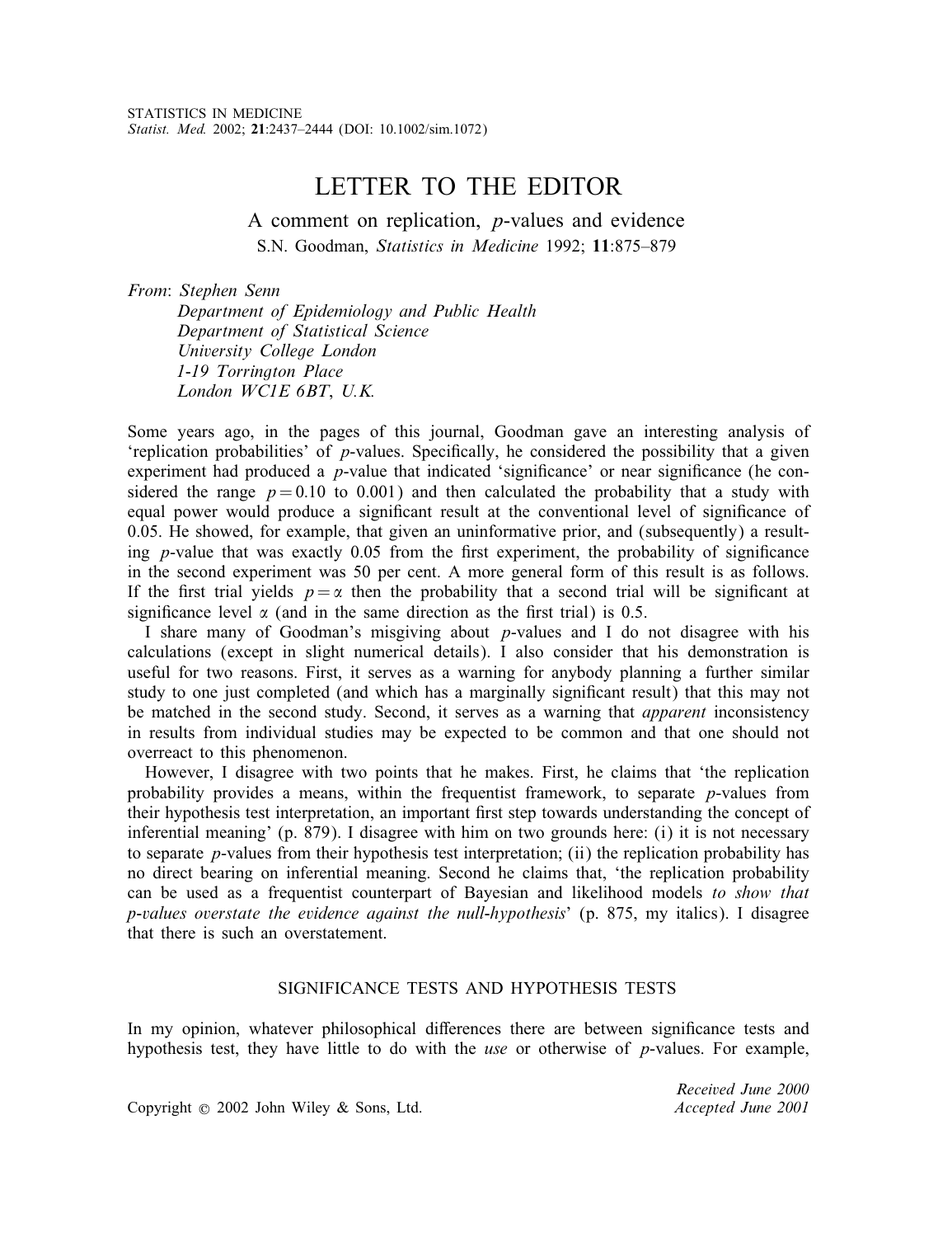Lehman in *Testing Statistical Hypotheses* [1], regarded by many as the most perfect and complete expression of the Neyman–Pearson approach, says

'In applications, there is usually available a nested family of rejection regions corresponding to different significance levels. It is then good practice to determine not only whether the hypothesis is accepted or rejected at the given signicance level, but also to determine the smallest significance level  $\hat{\alpha} = \hat{\alpha}(x)$ , *the significance probability* or p-*value*, at which the hypothesis would be rejected for the given observation'. (reference [1], p. 70, original italics).

Similarly, just as using exact p-values is not incompatible with hypothesis testing we have no less an authority than Fisher himself that simply noting whether a result is signicant or not is not incompatible with signicance testing. In *Statistical Methods for Research Workers* [2], he takes Student's famous analysis [3] of the Cushny and Peebles data [4] and whereas Student, who was a Bayesian, calculated the exact  $p$ -value, Fisher, who was not, merely notes that the result is significant at the 1 per cent level.

In fact, it was Fisher, together with Yates, who introduced the practice of tabulating critical values corresponding to percentage points [5], thus showing that, if anything, Fisher felt it was less important to use exact p-values than Bayesians like Student and Karl Pearson. In short, it is not the use of  $p$ -values that distinguishes Fisher's system from that of Neyman and Egon Pearson – that is simply a choice between a dichotomy and (preferably) a continuous measure – it is rather the issue as to whether inferences or decisions are made.

Now consider a Fisherian conductor of signicance tests and a Neymanite conductor of hypothesis tests. Suppose that each tests the same null hypothesis using the same statistic on the same data. Each can calculate a  $p$ -value for his or her different reasons: the Fisherian to make an inference; the Neymanite to permit others to come to a decision. This  $p$ -value will be the same. Suppose that the  $p$ -value is 0.05 and so (just) conventionally significant. Goodman's concept of a replication probability is not part of either of these systems of inference. It is not a likelihood as used by Fisher. It is not a power as used by Neyman and Pearson. However, it is closely related to the Bayesian idea of a predictive probability, and by stepping out of these two systems and into a third, you can calculate a Bayesian probability that the Fisherian will observe  $p < 0.05$  next time an identical experiment is run and that the Neymanite will observe a result 'significant at  $\alpha = 0.05$ '. These two probabilities are identical, given the same prior, and thus, as should be obvious, cannot be the first or indeed any 'step to separate  $p$ -values from their hypothesis test interpretation' (Goodman, p. 879).

Similarly, although it is quite true that the probability of replicating a signicant result is higher, other things being equal, given that one has merely noted on the first occasion 'result significant at the 5 per cent level' rather than  $p = 0.05$  [6], this is a trivial mathematical consequence of the fact that the average  $p$ -value from all trials that are significant at the 5 per cent level is less than 0.05. It is thus a phenomenon of the same sort as the following. The average diastolic blood pressure, on re-measuring, of men who have been selected for treatment because their diastolic BP is *higher* than 100 mmHg will be higher, other things being equal, than that for a group whose diastolic BP on first measurement was *exactly* 100 mmHg.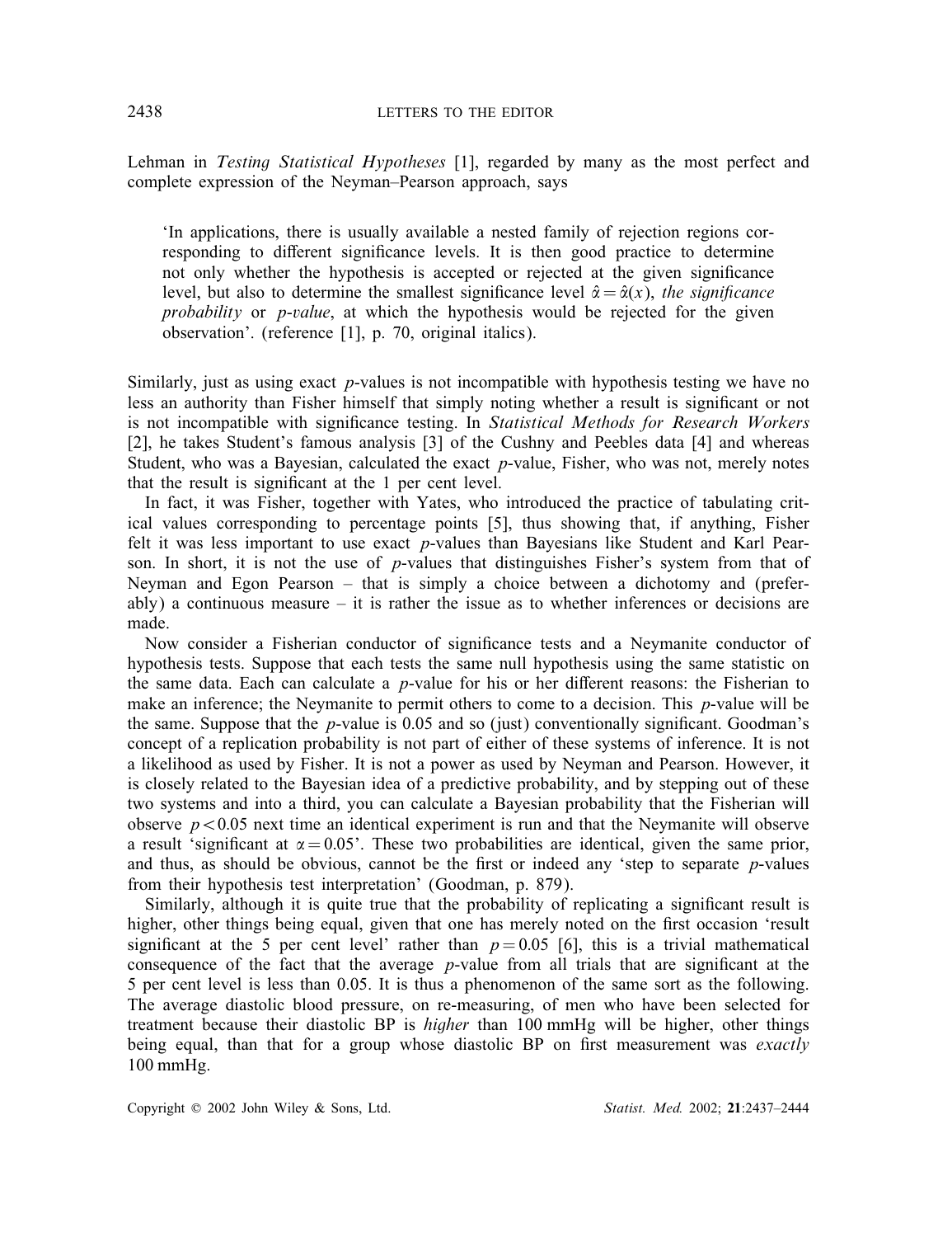#### LETTERS TO THE EDITOR 2439

#### REPLICATION PROBABILITIES AND INFERENTIAL MEANING

Replication probabilities are not of direct relevance to inferential meaning. They confuse the issue of making inferences. This is because we make inferences primarily about hypotheses or about the state of nature and not about future samples. However, in the context of parametric inference, a replication probability is a reflection of two things. The first is the likely or probable or reasonable (depending upon one's point of view) value of an unknown parameter. The second is the probabilistic distribution of a future test statistic given a particular value of the unknown parameter, but the second, for example, depends on the size of trial one happens to choose next time around. Goodman has considered the case where the second trial is the same size as the first. This may be a natural choice but it is not inferentially necessary. It would be absurd if our inferences about the world, having just completed a clinical trial, were *necessarily* dependent on assuming the following:

- 1. We are now going to repeat this experiment.
- 2. We are going to repeat it only once.
- 3. It must be exactly the same size as the experiment we have just run.
- 4. The inferential meaning of the experiment we have just run is the extent to which it predicts this second experiment.

#### DO p-VALUES OVERSTATE THE EVIDENCE AGAINST THE NULL HYPOTHESIS?

There are two answers to this. The first depends on accepting that the  $p$ -value is what frequentists say it is. Thus, if Fisherian, it is the probability of observing a result as extreme or more extreme than the result observed under the null hypothesis. If Neymanite, it is the most stringent possible type I error rate that one could entertain and still reject the null hypothesis. If this is accepted then the answer must be 'no'. The p-value does not *overstate* the evidence against the null hypothesis. The Bayesian criticism would then be that it does not actually *state* anything of relevance at all. The second answer depends on granting the Bayesian claim that p-values are interpreted by everybody as if they were Bayesian posterior probabilities. In that case it is not necessarily true that  $p$ -values overstate the evidence. The reason is that p-values can correspond to Bayesian posterior probabilities of a particular kind.

A simple example is in Student's famous paper mentioned above [3]. In analysing the data collected by Cushny and Peebles [4], and speaking of differences in hours of sleep gained comparing two treatments, Student writes, 'The mean value of this series is  $+1.58$ , while the S.D. is 1.17, the mean value being  $+1.35$  times the S.D. From the table the probability is 0.9985, or the odds are about  $666$  to 1 that 2 is the better soporific'. Student was in the habit of calculating his standard deviation using the divisor  $n$ , so that we have to divide by  $\sqrt{n-1}$ ) to obtain the standard error in modern terms. In his case *n* is 10, so we obtain  $\sqrt{(n-1)}$  to botant the standard error in modern terms. In this case *n* is 10, so we obtain 1.17/ $\sqrt{9} = 0.39$  and hence a *t*-value of 4.05 on 9 degrees of freedom [7]. I find a lefthand probability corresponding to this of 0.9986, so that Student is remarkably accurate in his calculations. The right-hand probability of  $1 - 0.9986 = 0.0014$  is the one-tailed p-value and we could, if we wanted to, follow Student in giving it a Bayesian interpretation as the probability that treatment 2 is worse than treatment 1.

Bayesian statements of the sort that Student makes *must* demonstrate a Martingale property if the Bayesian uttering them is to be coherent. That is to say that, for a Bayesian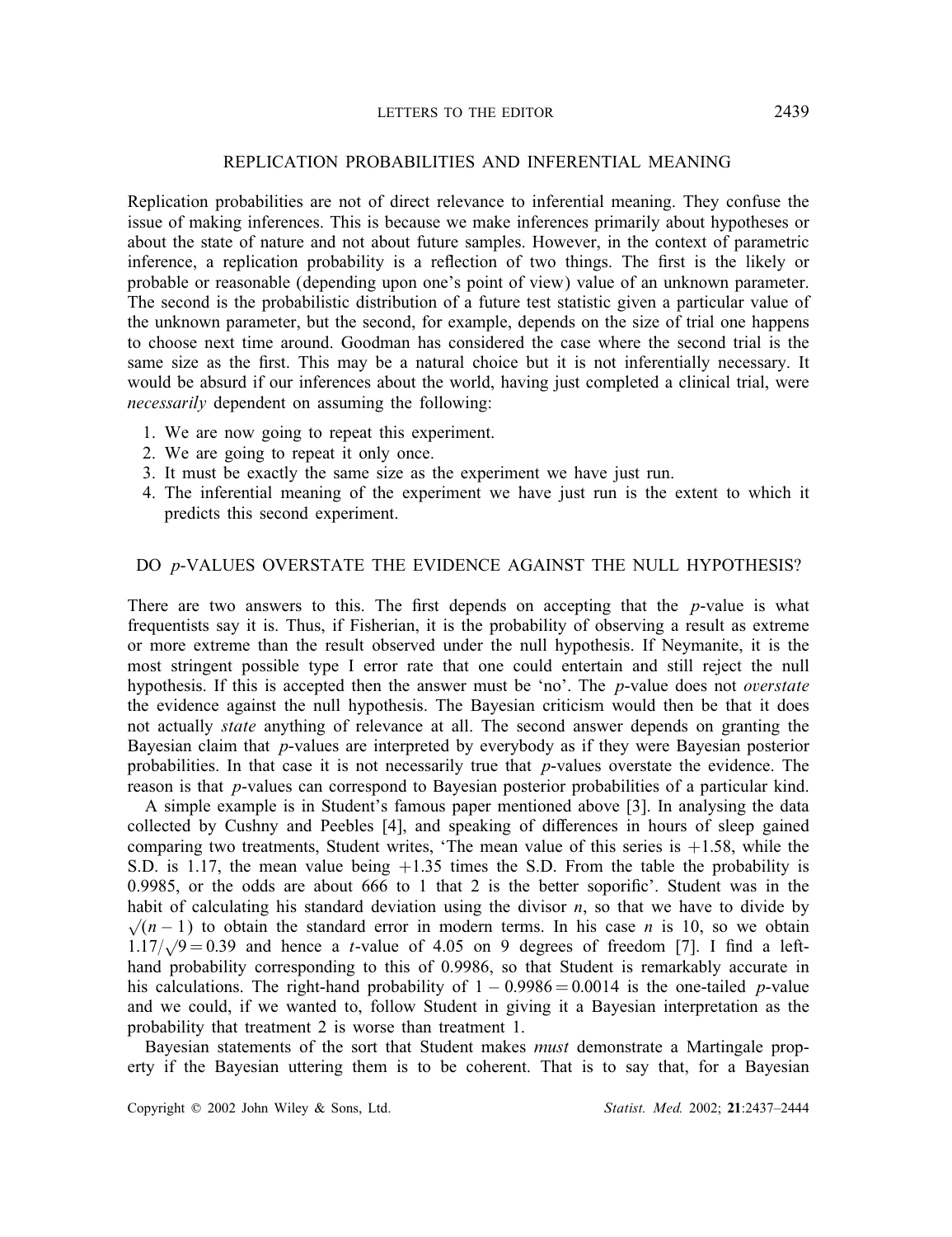to demonstrate coherence in using such statements he has to *expect*, having observed (for example)  $p = 0.0014$  that at whatever stage in the future he is asked the question 'what is the probability that 2 is worse than 1?', however much experimentation has been performed in the meantime, his answer will be 0.0014. Here *expect* has to be understood in the strict statistical sense. Put more formally, if  $p_1$  is the probability *now*, at time point 1, that the treatment is effective and  $P_2$  is a random variable between 0 and 1 describing the possible probability statements that will be issued *in future* at time point 2, then  $E_1(P_2) = p_1$ , where  $E_1$  is expectation at time point 1. If this property did not apply, it would simply mean that future and current probabilities did not form a coherent set.

Suppose we consider the following three questions that a Bayesian might put having obtained a posterior probability of 0.05 that treatment 2 was worse than treatment 1:

- Q1. What is the probability that in a future experiment, taking that experiment's results on its own, the results would favour 1 rather than 2?
- Q2. What is the probability, having conducted this experiment, and pooled its results with the current one, the results would favour 1 rather than 2?
- Q3. What is the probability that having conducted a future experiment and then calculated a Bayesian posterior using a uniform prior and the results of this second experiment alone, the *probability* that 2 would be worse than 1 would be less than or equal to 0.05?

Now, the answer to  $Q_1$ , since the experiment is not infinitely large, is somewhat greater than 0.05. (If the trial is very small the probability will be nearly 0.5 because the result will be nearly all due to chance; for an infinitely large experiment the result will reflect which treatment is truly best and this probability is only 0.05 for treatment 1.) For the same reason, the answer to Q2 is somewhat less than 0.05. (Obviously, if the experiment is very small it will not be able to outweigh to any degree the current results so that the probability of this event will be nearly zero.) Neither of these two questions, however, is analogous to the question that Goodman asks about  $p$ -values. The analogous question is Q3. This question is not a question about the *conrmation* of a result; it is a question about the repetition of a probability associated with a result. In fact, if the experiment to come is the same size as the one that has been run, the answer to  $Q3$  is 0.5, exactly Goodman's result for the p-value (see Appendix).

Figure 1 plots these replication probabilities against relative precision (on the log scale) of the second trial given that the first trial has a one-sided  $p$ -value of 0.05 (or equivalently a Bayesian posterior probability of the sort discussed above). Large trials are represented by low values on the abscissa and small trials by high values. A trial with exactly the same precision as the first trial is represented by the point 1. It can be seen that the value of  $Q3$ , which is Goodman's replication probability, is 0.5 for this case. (Assumptions and derivations are given in the Appendix.)

We do not, however, need this replication probability to be higher than 0.5 to believe that the efficacy of the treatment is probable. A long series of trials, 50 per cent of which were significant at the 5 per cent level, would be convincing evidence that the treatment was effective. Given an uninformative prior, followed by one significant result at the 5 per cent level, what the replication probability shows is that the probability that any one of the remaining trials chosen at random from the series is significant is 50 per cent (given that the results of the other trials are not known). Because the probabilities are not independent we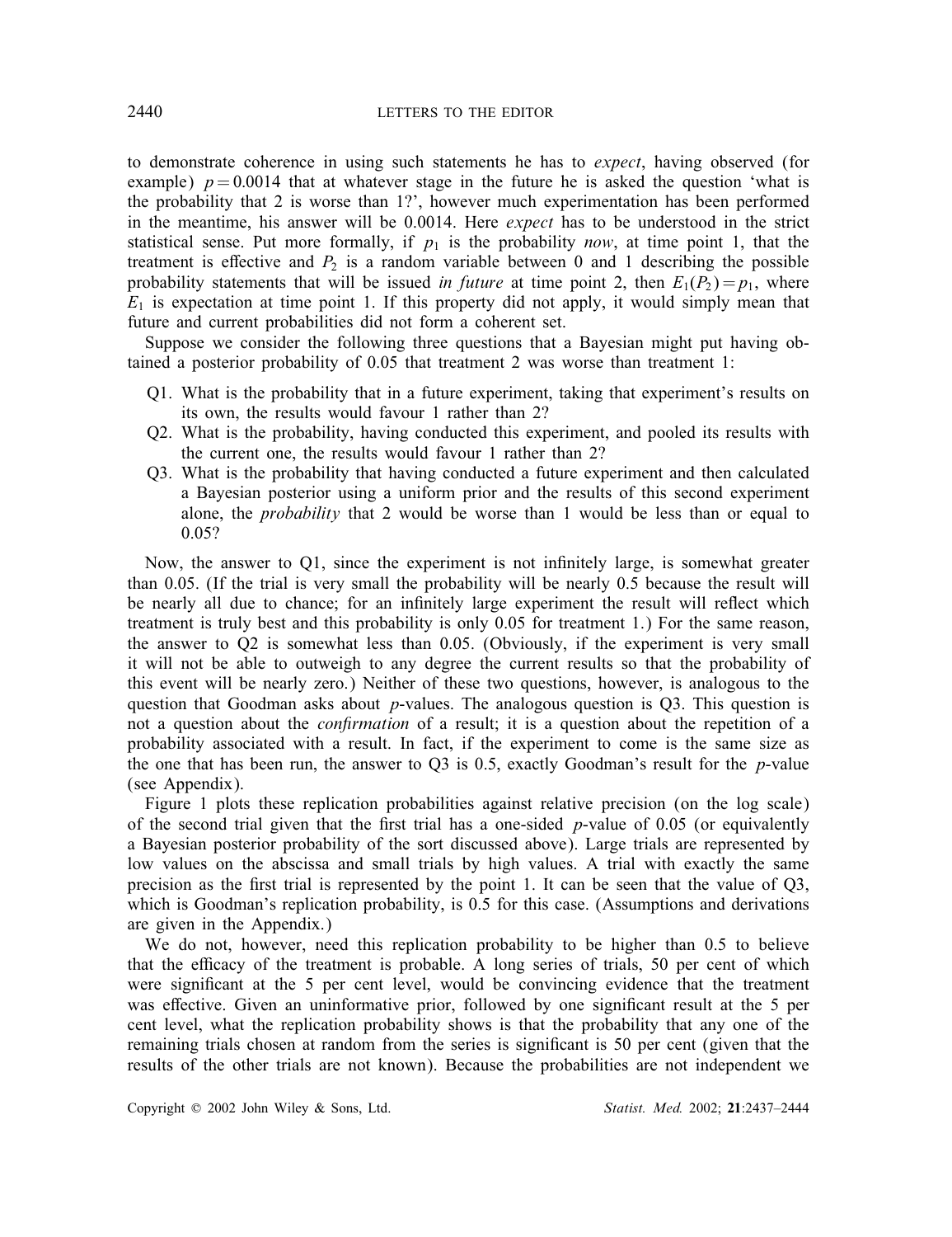

Figure 1. Probabilities for three questions as a function of the ratio of the standard error of the second trial to that of the first and given that  $p= 0.05$  in the first trial. Note that the ratio is a log scale and that low values correspond to high relative precision of the subsequent trial.

cannot easily go further than this. However, what we can say is that the probability (that is to say our subjective assessment) that a very large meta-analysis would show that the treatment was effective would be 95 per cent.

#### THE TRUE PROBLEM WITH p-VALUES

The uninformative prior that Goodman considers causes no difficulties for  $p$ -values at all. The problem is rather that the 'uninformative' prior is rarely appropriate. In general, however, it is not possible to survive as a Bayesian on uninformative priors. It is a key feature of Jeffreys's approach to scientific inference, for example, that he recognized that some way had to be found for down-weighting the effect of higher order terms [8]. To give another example, this approach is essential in dealing with carry-over in analysing cross-over trials [9].

If, in testing the effect of a treatment in a clinical trial, we have a lump of probability on the treatment effect being zero, then, as is well known from the Jeffreys-Good-Lindley paradox, a  $p$ -value overstates the evidence against the null [10, 11]. So, of course, do Bayesian posterior statements of the sort made by Student [3].

The important distinction here is Cox's distinction between precise and dividing hypotheses [12]. In the Neyman–Pearson framework, the former corresponds to testing  $H_0: \tau = 0$  against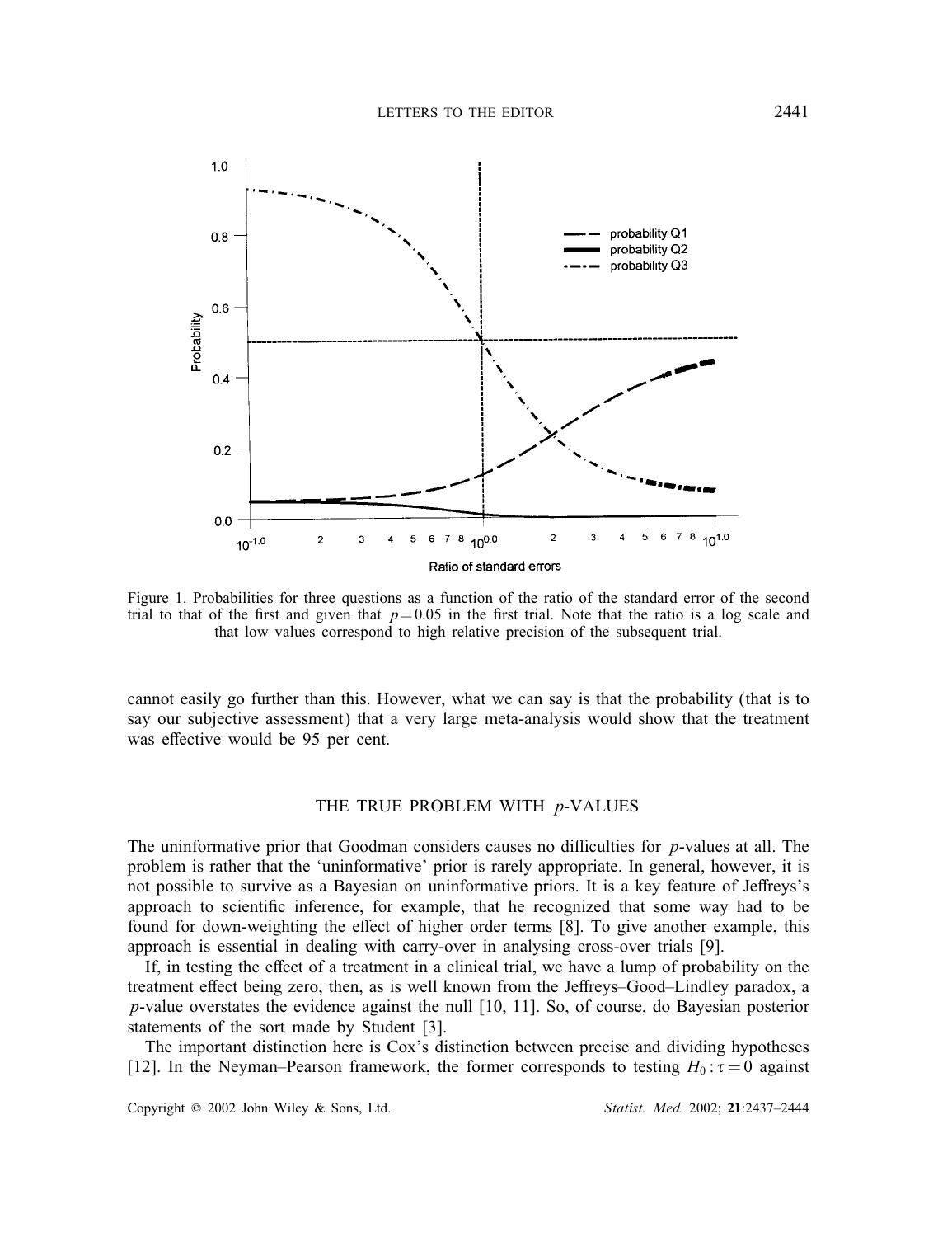$H_1: \tau \neq 0$ , whereas the latter corresponds to testing  $H_0: \tau \leq 0$ , against  $H_1: \tau > 0$ . The Bayesian analogue of the first case it is to have a lump of probability on  $\tau = 0$ . Where such a probability is appropriate, then from a Bayesian perspective, the  $p$ -value will have most unfortunate properties.

It is important to realize, however, that the reason that Bayesians can regard p-values as overstating the evidence against the null is simply a reflection of the fact that Bayesians can disagree *sharply* with each other. For example, suppose in fact that we have two Bayesians who agree before seeing some data that the probability that the treatment is beneficial is  $0.5$ . Given that the treatment is effective they have the same conditional prior distribution as to how effective it will be. However, one of them, the 'pessimist', believes that if not beneficial it may be *harmful*. On the other hand the other, the 'optimist' believes that if not benecial it will be *harmless*. After running the trial the pessimist now believes with probability 0.95 that the treatment is beneficial, whereas the optimist now believes with probability 0.95 that it is useless.

The reason is that the result of the trial is marginally positive. For the optimist such a result could have easily arisen under the 'null', which is concentrated on zero. In fact, if most of the prior belief under the alternative corresponds to large treatment benefit, a moderate observed benefit is more likely under the null than under most of the alternative. Hence, the optimist is now inclined to believe the null. For the pessimist, however, such a result is even less likely under the 'null' than under the alternative, since both stretch away towards infinity from zero but the point estimate is in the alternative region. Hence, the pessimist is now inclined to believe the alternative hypothesis.

#### IN CONCLUSION

Although it is interesting to consider the repetition property of  $p$ -values, it is false to regard this as being relevant to separating  $p$ -values from their hypothesis test interpretation and it is false to regard the modest probability shown as being regrettable. It is desirable. Suppose it were the case that a low p-value brought with it a very high probability that it would be repeated. This would then imply that there was a very high probability that a meta-analysis using the current trial and the future one would produce an even lower  $p$ -value. This would mean that an anticipated result would have (nearly) the same inferential value as an actual one. One the contrary, the desirable property is that the meta-analysis should *confirm* the p-value of the current trial. (We can hope that it will do more but must also fear that it will do less.) However, this requires us to expect that the result of the new trial combined with the result we already have will leave us where we were. To think otherwise is to make exactly the same mistake a physician makes in writing of a result, 'the result failed to reach significance,  $p=0.08$  because the trial was too small'.

To expect that a future trial will be significant given that the current has yielded  $p=0.05$  is to expect that the future p-value will be at least as small as the current one. However, if we have an expectation that further experimentation will produce an even smaller *p*-value than the current trial, this is not because the  $p$ -value overstates the evidence against the null. On the contrary, it can only be because our prior belief is such that we consider it *understates* it. In other words, our prior belief enables us to recognise the  $p$ -value as being too pessimistic.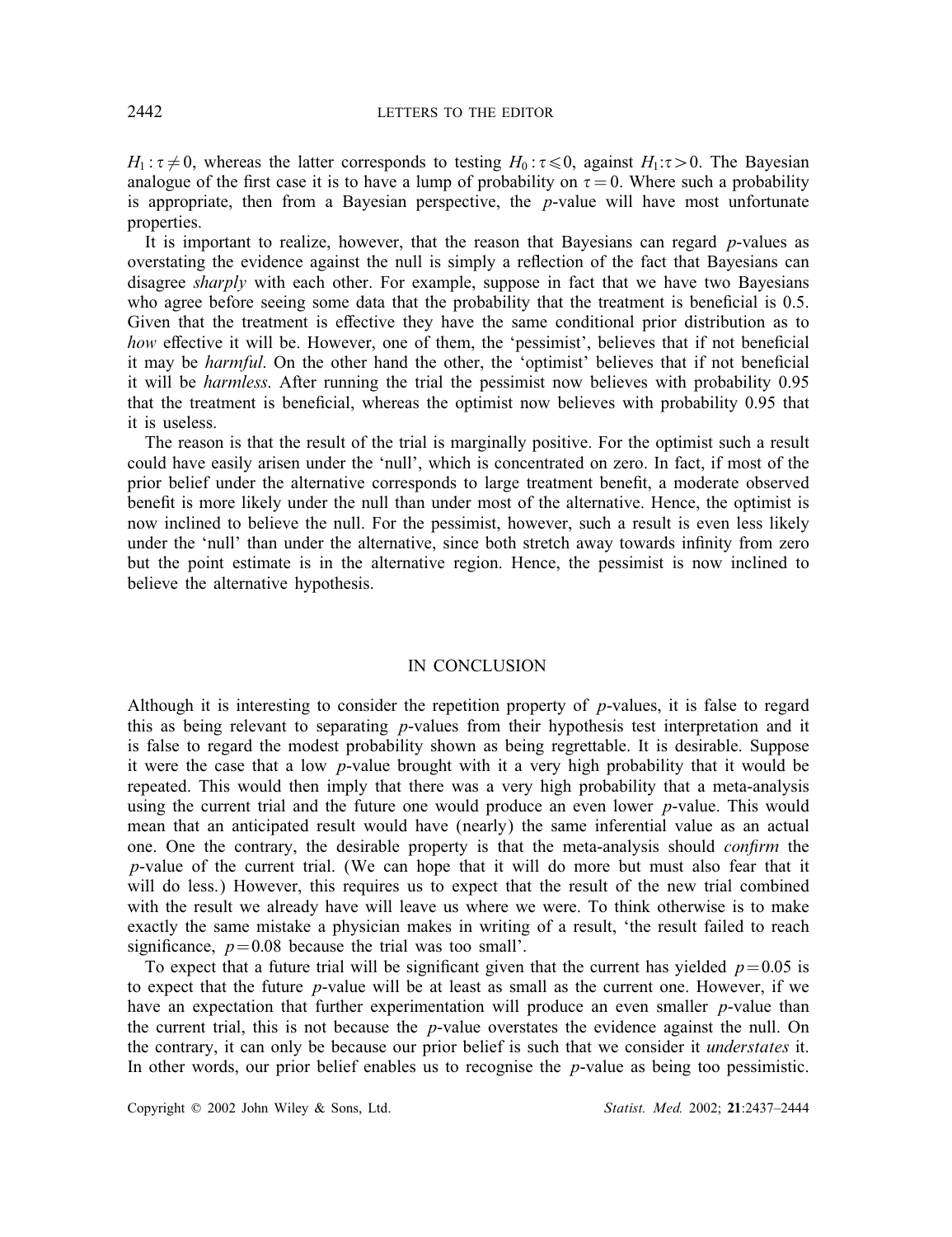LETTERS TO THE EDITOR 2443

Goodman's replication property of  $p$ -values is interesting but this property should not be misinterpreted. There are many reasons for moving medical researchers on from their current excessive reliance on  $p$ -values, and Goodman, in a series of other papers, has given some persuasive arguments [13; 14]. If, however, we abandon p-values *because* of their failure to satisfy with high probability the repetition property of the *probability*, then this is a false reason to do so and, in moving to Bayesian methods as an alternative, we are likely to be disappointed.

### APPENDIX: REPETITION PROBABILITIES FOR VARIOUS EVENTS

We assume that all nuisance parameters are known and that we are considering Normally distributed continuous outcomes. The observed treatment difference from the first experiment is  $m_1 > 0$  with variance  $\sigma_1^2$ . The posterior distribution of the true mean is N( $m_1, \sigma_1^2$ ). The as yet unobserved mean of the second experiment is  $M_2$  and will be observed with variance  $\sigma_2^2$ . We let  $\lambda = \sigma_2/\sigma_1$  be the ratio of the two standard errors. The predictive distribution of this mean is  $N(m_1, \sigma_1^2 + \sigma_2^2)$ . The posterior density of the true mean after carrying out the second experiment and observing  $M_2 = m_2$ , will be

$$
N\left(\frac{m_1\sigma_2^2 + m_2\sigma_1^2}{\sigma_1^2 + \sigma_2^2}, \frac{\sigma_1^2\sigma_2^2}{\sigma_1^2 + \sigma_2^2}\right)
$$

Let Z be a standard Normal variable, let  $\Phi(.)$  be the Normal distribution function and let  $z_1 = m_1/\sigma_1$  be the observed standardized score for the first experiment:

Q1. We require  $P(M_2<0)$ .

Q2. We require

$$
P\left(\frac{m_1\sigma_2^2 + M_2\sigma_1^2}{\sigma_1^2 + \sigma_2^2} < 0\right)
$$

Q3. We require  $P\{[P(\mu > 0|M_2) > P(\mu > 0|m_1)]|m_1\}.$ 

For Q1 we have

$$
P(M_2 < 0) = P\left(Z < \frac{-m_1}{\sqrt{(\sigma_1^2 + \sigma_2^2)}}\right) = P\left(Z < \frac{-z_1}{\sqrt{1 + \lambda^2}}\right)
$$
(A1)

Clearly, for an infinitely large experiment we have  $\sigma_2^2/\sigma_1^2 = \lambda^2 = 0$ , from which it follows that (A1) is simply  $P(Z \leq -z_1)$ , the posterior probability of inferiority as a result of having observed  $m_1$ . In other words, this is the 'p-value' for the first experiment. For a very small experiment we have very large  $\lambda$  and so (A1) is  $P(Z \lt -\delta)$  where  $\delta \approx 0$  so that this probability is close to 0.5.

For Q2

$$
P\left(\frac{m_1\sigma_2^2 + M_2\sigma_1^2}{\sigma_1^2 + \sigma_2^2} < 0\right) = P\left(M_2 < -\frac{m_1\sigma_2^2}{\sigma_1^2}\right) = P\left(Z < -\frac{m_1\sqrt{(\sigma_1^2 + \sigma_2^2)}}{\sigma_1^2}\right) \\
= P(Z < -z_1\sqrt{(1 + \lambda^2)})\tag{A2}
$$

Copyright ? 2002 John Wiley & Sons, Ltd. *Statist. Med.* 2002; 21:2437–2444